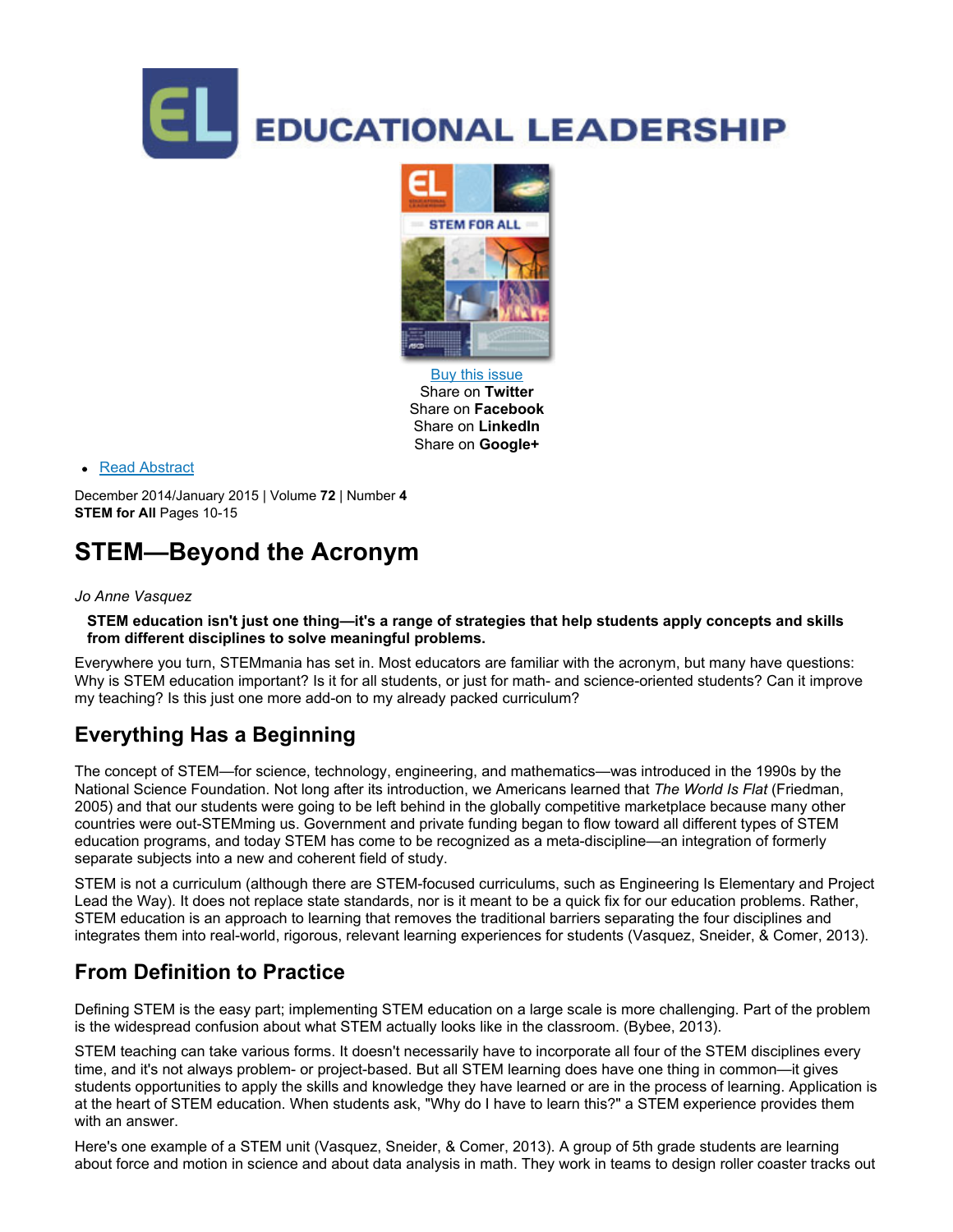of cardboard boxes and tubes. As a first step, they use a measuring tape, marbles, masking tape, and several sections of plastic track to learn how a marble moves along the track. They are instructed to measure, in onesecond intervals, how the marble accelerates as it rolls down the inclined track. The students plan and conduct the experiment without detailed instructions. Each group compiles its data into a graph, applying the data analysis methods they have studied to choose the appropriate type of graph (for example, bar or line) and what data to use (mean, median, or mode).

Then the class compiles all the data into one graph that represents the data from all the groups. To do so, they have to debate and decide issues related to the science and math concepts they are learning. For instance, the students see that one group's set of data differs greatly from the others, and on further investigation they learn that the reason is because that group chose a different level of incline for its design. Thus, instead of just being taught the statistical concept of *outliers*, the students gained an authentic understanding of this concept.

During the roller coaster activities, these students are experiencing *transdisciplinary* integration—more commonly referred to as problem-based or project-based learning—which is the most advanced level of STEM teaching and learning. Transdisciplinary integration, grounded in constructivist theory (Fortus, Krajcik, Dershimerb, Marx, & Mamlok-Naamand, 2005), has been shown to improve students' achievement in higher-level cognitive tasks through the application of scientific processes and mathematical problem solving (Satchwell & Loepp, 2002).

Throughout this transdisciplinary experience, the students were applying the new content they had learned in their mathematics (data analysis) and science (force and motion) classes to solve an authentic problem that was of interest to them. They were increasing their communication and collaboration skills as they worked in small groups and then compiled their group results. They were also practicing the engineering design process as they

- defined the problem they needed to solve (to build the roller coaster);
- developed a solution as a group, agreeing on a plan or blueprint; and
- optimized their design (tested whether the roller coaster ramp worked correctly and whether they could collect the data they needed).

### **STEM Integration as an Inclined Plane**

Transdisciplinary STEM education is the form of integration most often described in the literature because of its relationship to project-based or problem-based learning. It is also the hardest to achieve; it takes careful planning, collaboration, and time to execute within the classroom. But if full transdisciplinary STEM instruction isn't practical (for example, in some middle schools or high schools where subject-area teachers don't have enough common planning opportunities), there are other levels of integration through which teachers can provide STEM experiences for their students.

Think of STEM teaching and learning as an inclined plane that has increasing levels of integration (see fig. 1). At the bottom of this plane sits disciplinary teaching, where students learn the content and skills of the different subjects in separate classes. At the highest point of the inclined plane is transdisciplinary integration. As we move up the plane from disciplinary to transdisciplinary, there are two other approaches to organizing the STEM curriculum—*multi-disciplinary* and *interdisciplinary*.

#### **FIGURE 1. The Inclined Plane of STEM Integration**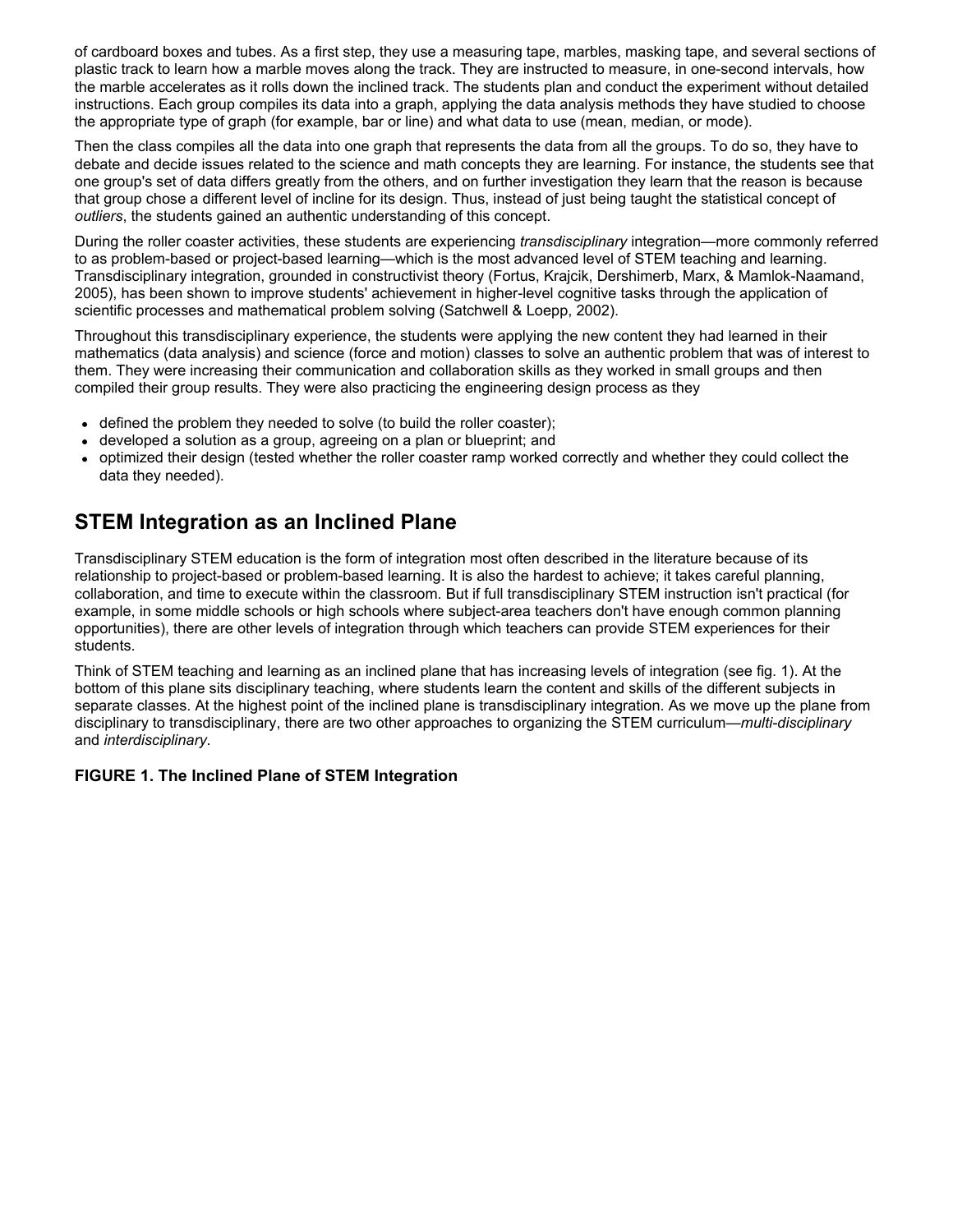

*Source:* From *STEM Lesson Essentials, Grades 3–8: Integrating Science, Technology, Engineering, and Mathematics* (p. 73), by Jo Anne Vasquez, Cary Sneider, and Michael Comer, 2013. New York: Heinemann. Copyright 2013 by authors. Reprinted with permission.

#### **Multidisciplinary Integration**

Multidisciplinary, or thematic, integration means teaching concepts and skills in separate courses, but linking the content through a common theme. For example, suppose a group of teachers decide to integrate the theme of "structures" into their classes. The science teacher has students study the properties of rocks and compare building materials, such as limestone or marble. In English class, the students write a paper after interviewing construction companies in their community to learn about the process of building a new structure. In history or social studies, they explore the importance of historical structures like the Parthenon and the U.S. Capitol. And in mathematics, they conduct a cost analysis for the construction of some of these historic buildings, researching what the labor, materials, and so on might have cost when they were built and comparing those total costs to what the construction would cost today.

#### **From Multidisciplinary to Interdisciplinary**

As we progress on the STEM inclined plane, we move to an interdisciplinary STEM approach in which teachers actually organize the curriculum around common learning across disciplines. Here, the disciplinary concepts and skills become interconnected and interdependent, and the lines between the disciplines become more blurred.

For example, a group of high school students decide they want to revegetate an area of their community that was destroyed by a wildfire. The students make this suggestion to their science teacher, who meets with the mathematics teachers to plan how both of these disciplines can contribute to the content and skills the students will need. Together, the teachers decide that in science class, students will run transect lines to gather data on the types, amount, and geographical distribution of plants in a surrounding area that was not burned in the fire. In math class, they will analyze the data and provide the plot points for the type and number of new plants that should be introduced into the burned-out area.

By gathering and analyzing the mathematical patterns of plant distribution, the students are able to create a viable plan to restore the ecosystem that was lost. In other words, they worked together to create a mathematical model to solve a scientific problem. The students are applying skills from both math and science seamlessly, without stopping to ask, "Is this math, or is this science?"

# **Moving Up the Plane**

Both multidisciplinary and interdisciplinary STEM instruction are worth doing; compared with traditional instruction, these approaches offer increased relevance and rigor. But we don't need to stop there—it's often a small step from these approaches to transdisciplinary STEM learning.

The middle school students' multidisciplinary study of water conservation, for example, could culminate with a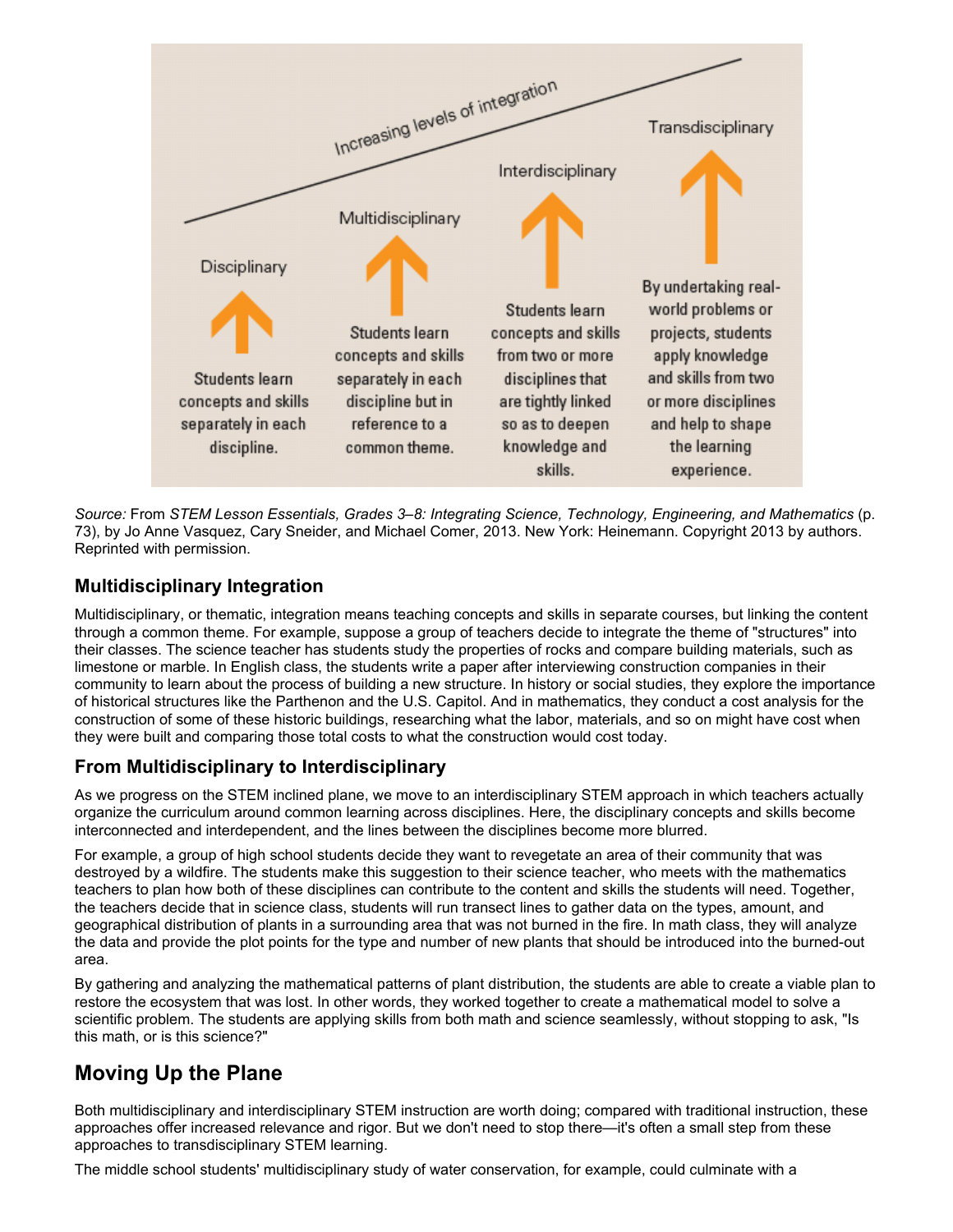transdisciplinary experience in which students see how much water the school can conserve in one week. They might use mathematics skills to calculate the baseline amount of water per student that the school uses for landscaping and in the cafeteria, science skills to design water catchment areas on their school grounds, and language arts skills to write up their findings. In social studies, they might research what groups would be receptive audiences for their findings, such as the local water agency, school administrators, groundskeepers, and other students. This transdisciplinary STEM experience would be both relevant to the students and beneficial to the community (Curtis, 2002).

To move the high school students' revegetation learning experience from interdisciplinary to transdisciplinary, the students would use the data and information they gathered to actually carry out the revegetation project. In addition to applying their science and mathematics learning, they would develop many other content and skill areas as they planned the steps needed to accomplish the task, wrote to local nurseries to ask them to donate plants, got community members involved, raised the funds needed, and so on.

## **Creating STEM Experiences**

Planning authentic STEM experiences, at whatever level, must start with the outcomes we desire for students. At the heart of STEM teaching are the following questions:

- What should the students know and be able to do? What are the enduring understandings they will gain through these STEM experiences?
- How will I know whether my students have achieved the desired results? What evidence of student understanding will I need?
- What prior knowledge and skills will the students need to perform effectively if they are to achieve the desired results?
- What level of integration will be the most effective to accomplish the learning goals?
- How will lessons be sequenced? What resources and materials will students need to accomplish the learning goals?

Developing integrated STEM experiences is not a linear process. It takes collaboration and preparation. If you haven't taught this way before, it will stretch you as a professional. If you are a middle school or high school teacher, you'll need to think of your content area in the context of other content areas. If you are an elementary school teacher, you'll need to break down those content silos—for instance, showing students the relevance of the persuasive writing they're learning in English lessons by applying it to a science topic they have researched, such as, "Should the buffalo at the bottom of the Grand Canyon be relocated?"

The benefits are worth it, though. Most teachers have experienced the feeling of, "I thought I taught it. I know I taught it. But then I figured out they really didn't get it!" In STEM education, students show you whether they really "got it" as they apply and connect their learning to new situations. This application of the disciplinary concepts and skills is the real power of an integrated approach.

It's OK to go slowly at first. Don't feel that you need to embrace STEMmania too quickly. But when you do, you may wonder, "Why haven't I been teaching this way all along?"

*Author's note*: Examples used are from Science Foundation Arizona's Helios STEM Pilot Schools funded by Helios Education Foundation.

Space, you see, is just enormous—just enormous. Let's imagine, for purposes of edification and entertainment, that we are about to go on a journey by rocket ship. We won't go terribly far—just to the edge of our own solar system—but we need to get a fix on how big a place space is and what a small part of it we occupy. Now the bad news, I'm afraid, is that we won't be home for supper.

—Bill Bryson from *A Short History of Nearly Everthing*

#### **STEM Is Everywhere**

Pick up a pen and take a close look at it. Do you think this is a piece of technology? If you're like most people, you probably answered no. We tend to think of technology as just things we plug in; in fact, however, technology is anything that is made by humans and used to solve a problem.

The pen certainly solves a lot of problems, and it's very convenient. Let's look at this pen a bit closer. Are there different parts that make up the pen? How many would you get if you took it apart? What happens if you touch the point of the pen to your tongue? Do you think that ink would harm you? (It would not, because this ink was developed and tested by biochemists who made certain the ink was not toxic.)